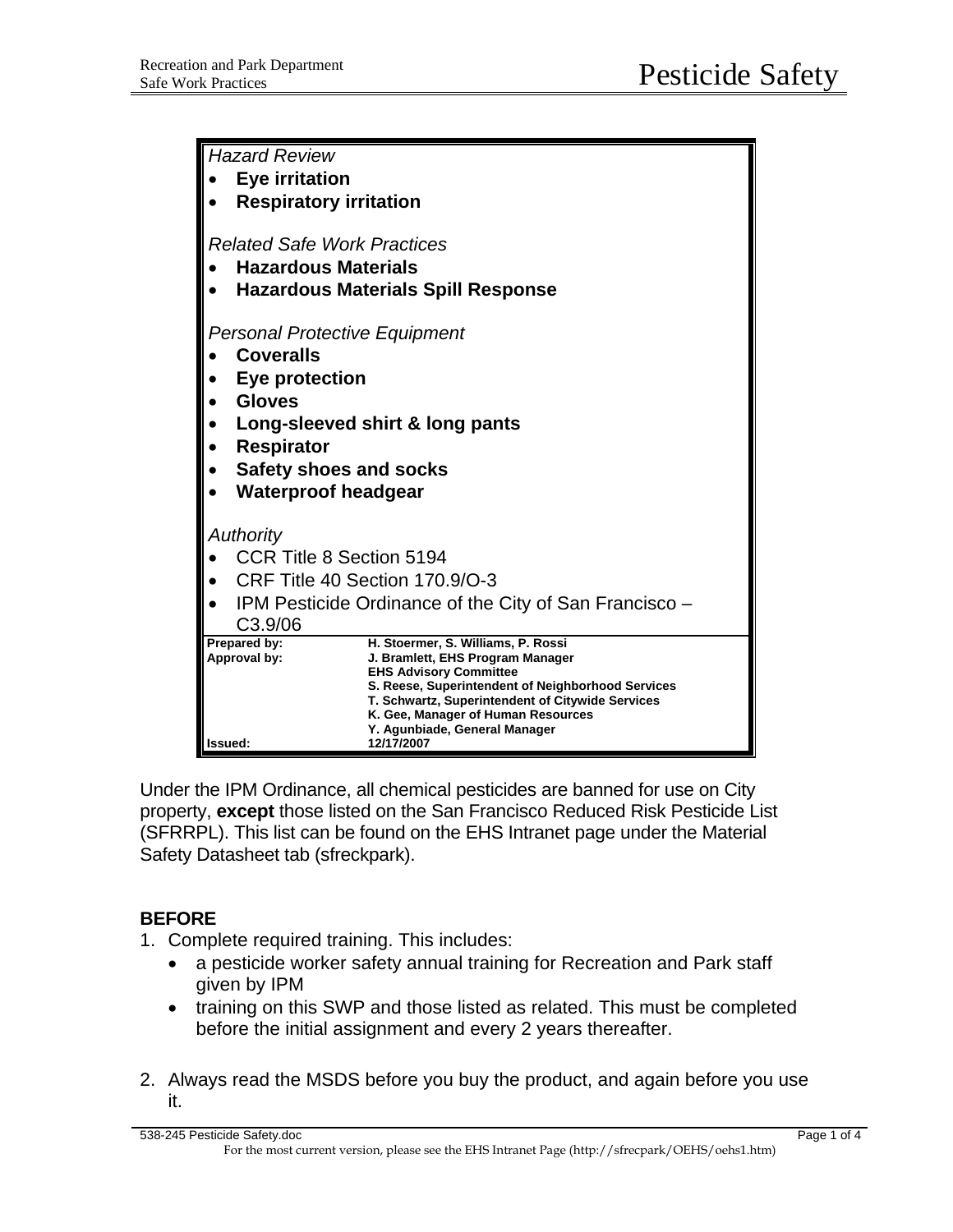- 3. Always use pesticides as instructed on the label.
- 4. Never make up more than you will need on that day.
- 5. Do not mix, store or apply Roundup ProDry Herbicide or spray solutions of this product in galvanized steel or unlined steel (except stainless steel) containers or spray tanks. The product can react with that type of container to produce hydrogen gas that could flash or explode, causing serious personal injury.
- 6. Make sure that you have the right personal protective equipment on before starting a job including pesticides. See MSDS for more information.

## **DURING**

- 1. Do not apply pesticides to water or spray where drift will contaminate surface water.
- 2. Avoid spraying pesticides into the eyes on the skin or on clothing.
- 3. Never pour pesticides down the drain or any other water drainage system (e.g. sink, toilet, or stormdrain) because of the risk of contaminating water and harming wildlife.
- 4. In all potentially acute poisoning situations:
	- Notify your supervisor.
	- Call a doctor, the Poison Control Center (800) 876-4766 or 911.
	- Have the label and MSDS of the pesticide/chemical available for emergency personnel.
	- Do not attempt to transport yourself to a medical facility, transportation must be provided to you.
- 5. For additional information regarding first aid preventative measures, specific scenarios, and or situations around pesticide use, please refer to the MSDS.

## **AFTER**

- 1. Wash your hands immediately after completing a task or before doing anything, such as: eating, drinking, chewing gum, using the bathroom, or applying sunscreen, skin lotion or makeup.
- 2. After you have used a pesticide, make sure that the packaging is tightly closed or sealed to avoid spillage.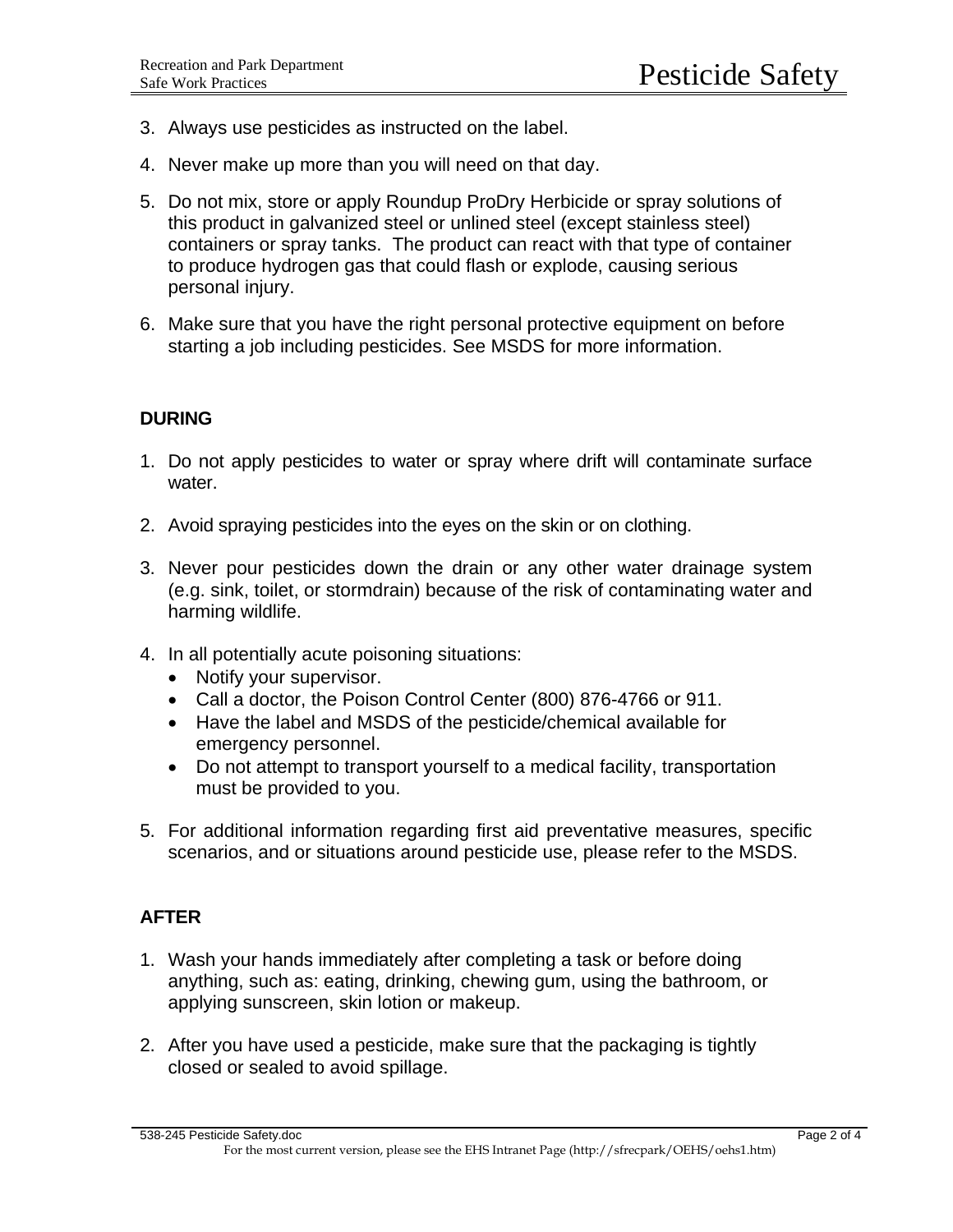- 3. Always store pesticides in their original containers in a safe place, out of reach of children and pets, and where there is an even temperature. Garden sheds and greenhouses are not ideal for storing pesticides as they can get very hot in summer or cold in winter.
- 4. Pesticide containers that have held concentrated product (i.e. requiring dilution before use) should be rinsed three times adding the washings to the final spray solution.
- 5. Check the label for any other advice on disposal of the product or empty container.
- 6. Empty pesticide containers that have held Ready-to-Use product (i.e. trigger sprays) can be disposed of directly into the conventional waste stream. Other empty pesticide containers (e.g. bags and cardboard boxes) can also be disposed of in the conventional waste stream.
- 7. Do not burn any pesticide packaging.
- 8. Do not take pesticide or pesticide containers home, its illegal.

References:

- 1. California Department of Pesticide Regulation "Think Before You Spray, Read All The Labels", 2003: [http://www.cdpr.ca.gov/docs/dept/factshts/think2.pdf.](http://www.cdpr.ca.gov/docs/dept/factshts/think2.pdf)
- 2. Pesticide Safety Directorate (PSD) Using Pesticides, 2007: [http://www.pesticides.gov.uk/safe\\_use.asp?id=1609#Alternatives](http://www.pesticides.gov.uk/safe_use.asp?id=1609#Alternatives).
- 3. 2007 Annual Pesticide Worker Safety Training for San Francisco Rec & Park Staff Packet: Roundup ProDry Herbicide Chemical Abstract: Steven Ash/IPM-PCA Associates, 2007
- 4. Pesticide Ordinance of the City of San Francisco: Chapter 3.9 City Pesticide Management. October, 1996.